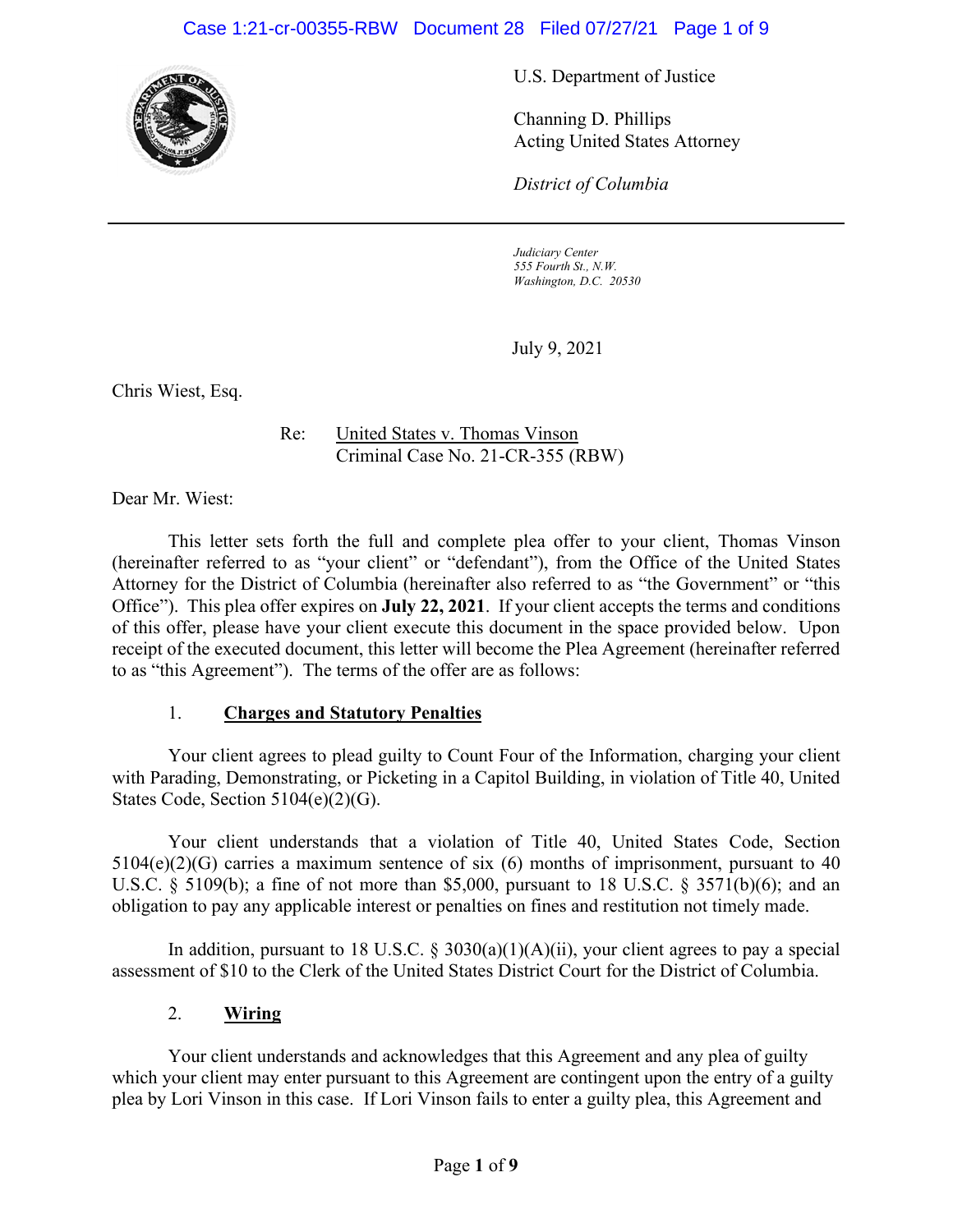any proceedings pursuant to this Agreement may be withdrawn or voided at the option of this Office.

# 3. **Factual Stipulations**

Your client agrees that the attached "Statement of Offense" fairly and accurately describes your client's actions and involvement in the offense to which your client is pleading guilty. Please have your client sign and return the Statement of Offense as a written proffer of evidence, along with this Agreement.

#### 4. **Additional Charges**

In consideration of your client's guilty plea to the above offense, your client will not be further prosecuted criminally by this Office for the conduct set forth in the attached Statement of Offense. The Government will request that the Court dismiss the remaining counts of the Information in this case at the time of sentencing. Your client agrees and acknowledges that the charges to be dismissed at the time of sentencing were based in fact.

After the entry of your client's plea of guilty to the offense identified in paragraph 1 above, your client will not be charged with any non-violent criminal offense in violation of Federal or District of Columbia law which was committed within the District of Columbia by your client prior to the execution of this Agreement and about which this Office was made aware by your client prior to the execution of this Agreement. However, the United States expressly reserves its right to prosecute your client for any crime of violence, as defined in 18 U.S.C. § 16 and/or 22 D.C. Code § 4501, if in fact your client committed or commits such a crime of violence prior to or after the execution of this Agreement.

# 5. **Sentencing Guidelines Do Not Apply**

Your client understands that the sentence in this case will be determined by the Court, pursuant to the factors set forth in 18 U.S.C. § 3553(a). Your client further understands that 40 U.S.C. §  $5104(e)(2)(G)$  is a class B misdemeanor, as defined by 18 U.S.C. §  $3559(a)(7)$ . Accordingly, pursuant to § 1B1.9 of the United States Sentencing Commission, *Guidelines Manual* (2018), the sentencing guidelines do not apply to your client's sentencing.

#### 6. **Reservation of Allocution**

The Government and your client reserve the right to describe fully, both orally and in writing, to the sentencing judge, the nature and seriousness of your client's misconduct, including any misconduct not described in the charges to which your client is pleading guilty, to inform the presentence report writer and the Court of any relevant facts, to dispute any factual inaccuracies in the presentence report, and to contest any matters not provided for in this Agreement.

In addition, if in this Agreement the parties have agreed to recommend or refrain from recommending to the Court a particular resolution of any sentencing issue, the parties reserve the right to full allocution in any post-sentence litigation. The parties retain the full right of allocution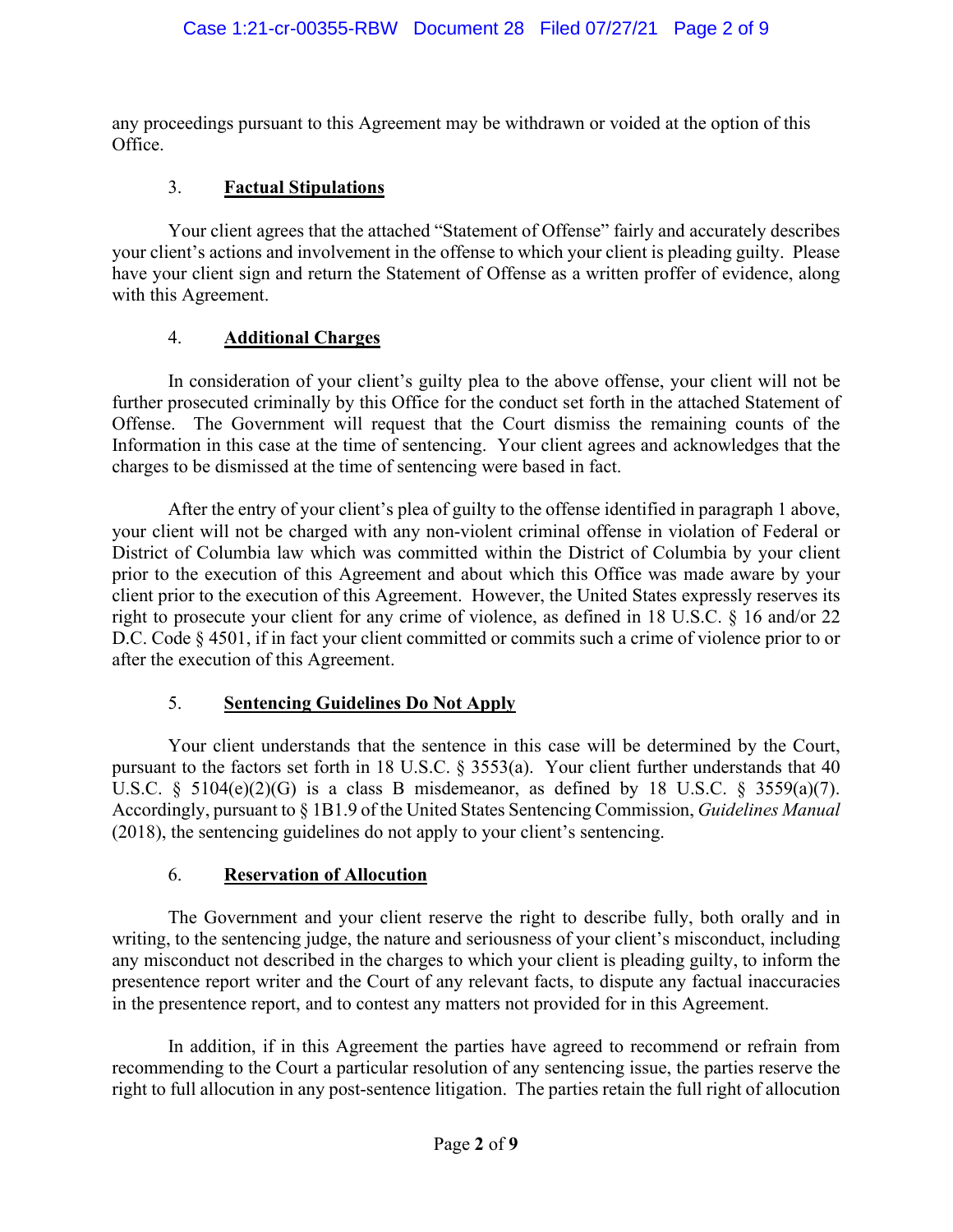in connection with any post-sentence motion which may be filed in this matter and/or any proceeding(s) before the Bureau of Prisons. In addition, your client acknowledges that the Government is not obligated and does not intend to file any post-sentence downward departure motion in this case pursuant to Rule 35(b) of the Federal Rules of Criminal Procedure.

### 7. **Court Not Bound by this Agreement**

Your client understands that the sentence in this case will be imposed in accordance with 18 U.S.C. § 3553(a). Your client further understands that the sentence to be imposed is a matter solely within the discretion of the Court. Your client acknowledges that the Court is not obligated to follow any recommendation of the Government at the time of sentencing. Your client understands that the Government's recommendation is not binding on the Court.

Your client acknowledges that your client's entry of a guilty plea to the charged offense authorizes the Court to impose any sentence, up to and including the statutory maximum sentence. The Government cannot, and does not, make any promise or representation as to what sentence your client will receive. Moreover, it is understood that your client will have no right to withdraw your client's plea of guilty should the Court impose a sentence that does not follow the Government's sentencing recommendation. The Government and your client will be bound by this Agreement, regardless of the sentence imposed by the Court. Any effort by your client to withdraw the guilty plea because of the length of the sentence shall constitute a breach of this Agreement.

### 8. **Conditions of Release**

Your client acknowledges that, although the Government will not seek a change in your client's release conditions pending sentencing, the final decision regarding your client's bond status or detention will be made by the Court at the time of your client's plea of guilty. The Government may move to change your client's conditions of release, including requesting that your client be detained pending sentencing, if your client engages in further criminal conduct prior to sentencing or if the Government obtains information that it did not possess at the time of your client's plea of guilty and that is relevant to whether your client is likely to flee or pose a danger to any person or the community. Your client also agrees that any violation of your client's release conditions or any misconduct by your client may result in the Government filing an ex parte motion with the Court requesting that a bench warrant be issued for your client's arrest and that your client be detained without bond while pending sentencing in your client's case.

# 9. **Waivers**

# A. **Statute of Limitations**

Your client agrees that, should the conviction following your client's plea of guilty pursuant to this Agreement be vacated for any reason, any prosecution, based on the conduct set forth in the attached Statement of Offense, that is not time-barred by the applicable statute of limitations on the date of the signing of this Agreement (including any counts that the Government has agreed not to prosecute or to dismiss at sentencing pursuant to this Agreement) may be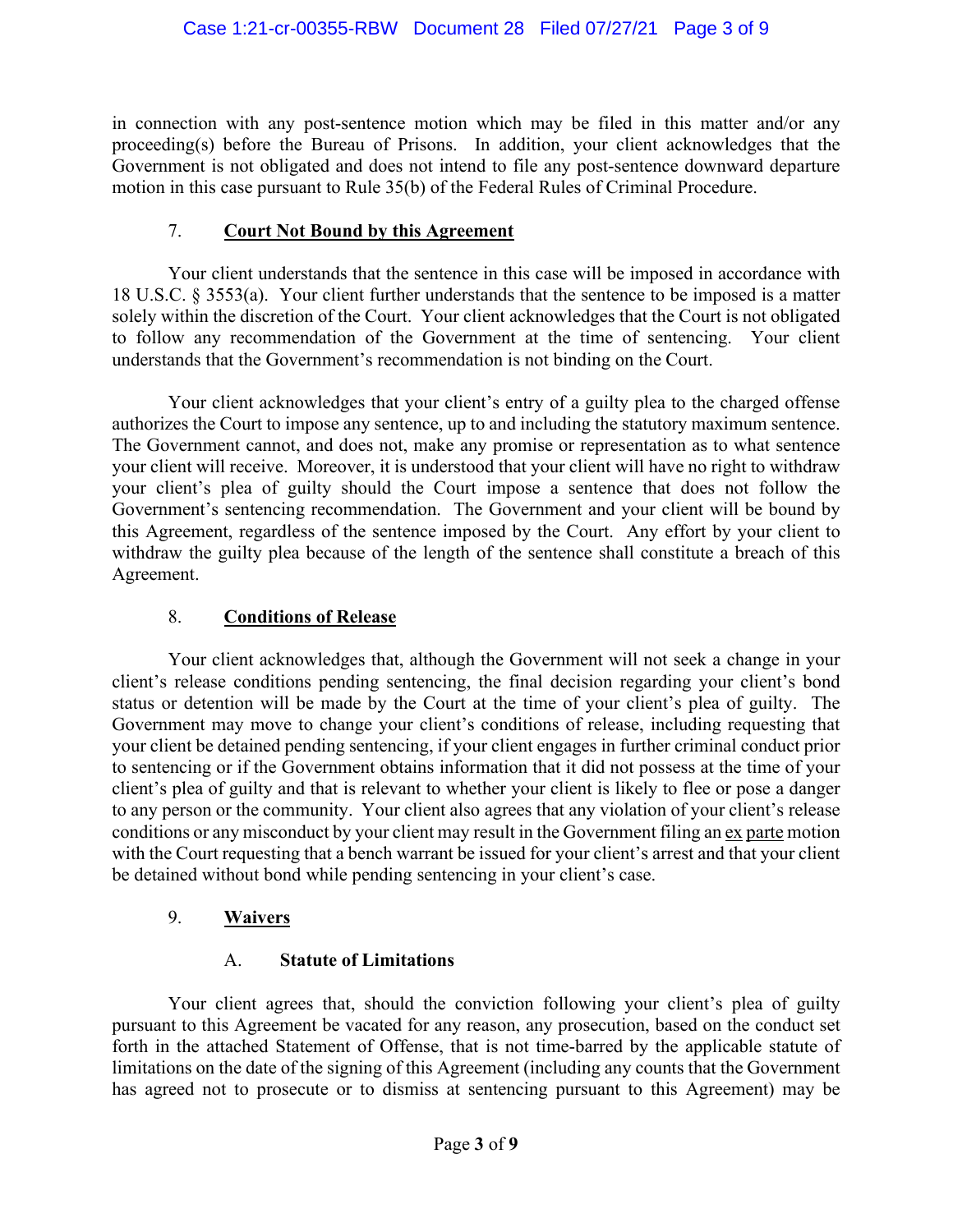commenced or reinstated against your client, notwithstanding the expiration of the statute of limitations between the signing of this Agreement and the commencement or reinstatement of such prosecution. It is the intent of this Agreement to waive all defenses based on the statute of limitations with respect to any prosecution of conduct set forth in the attached Statement of Offense that is not time-barred on the date that this Agreement is signed.

#### B. **Trial Rights**

Your client understands that by pleading guilty in this case your client agrees to waive certain rights afforded by the Constitution of the United States and/or by statute or rule. Your client agrees to forego the right to any further discovery or disclosures of information not already provided at the time of the entry of your client's guilty plea. Your client also agrees to waive, among other rights, the right to plead not guilty, and the right to a jury trial. If there were a jury trial, your client would have the right to be represented by counsel, to confront and cross-examine witnesses against your client, to challenge the admissibility of evidence offered against your client, to compel witnesses to appear for the purpose of testifying and presenting other evidence on your client's behalf, and to choose whether to testify. If there were a jury trial and your client chose not to testify at that trial, your client would have the right to have the jury instructed that your client's failure to testify could not be held against your client. Your client would further have the right to have the jury instructed that your client is presumed innocent until proven guilty, and that the burden would be on the United States to prove your client's guilt beyond a reasonable doubt. If your client were found guilty after a trial, your client would have the right to appeal your client's conviction. Your client understands that the Fifth Amendment to the Constitution of the United States protects your client from the use of self-incriminating statements in a criminal prosecution. By entering a plea of guilty, your client knowingly and voluntarily waives or gives up your client's right against self-incrimination.

Your client acknowledges discussing with you Rule 11(f) of the Federal Rules of Criminal Procedure and Rule 410 of the Federal Rules of Evidence, which ordinarily limit the admissibility of statements made by a defendant in the course of plea discussions or plea proceedings if a guilty plea is later withdrawn. Your client knowingly and voluntarily waives the rights that arise under these rules in the event your client withdraws your client's guilty plea or withdraws from this Agreement after signing it.

Your client also agrees to waive all constitutional and statutory rights to a speedy sentence and agrees that the plea of guilty pursuant to this Agreement will be entered at a time decided upon by the parties with the concurrence of the Court. Your client understands that the date for sentencing will be set by the Court.

# C. **Appeal Rights**

Your client agrees to waive, insofar as such waiver is permitted by law, the right to appeal the conviction in this case on any basis, including but not limited to claim(s) that  $(1)$  the statute(s) to which your client is pleading guilty is unconstitutional, and (2) the admitted conduct does not fall within the scope of the statute(s). Your client understands that federal law, specifically 18 U.S.C. § 3742, affords defendants the right to appeal their sentences in certain circumstances.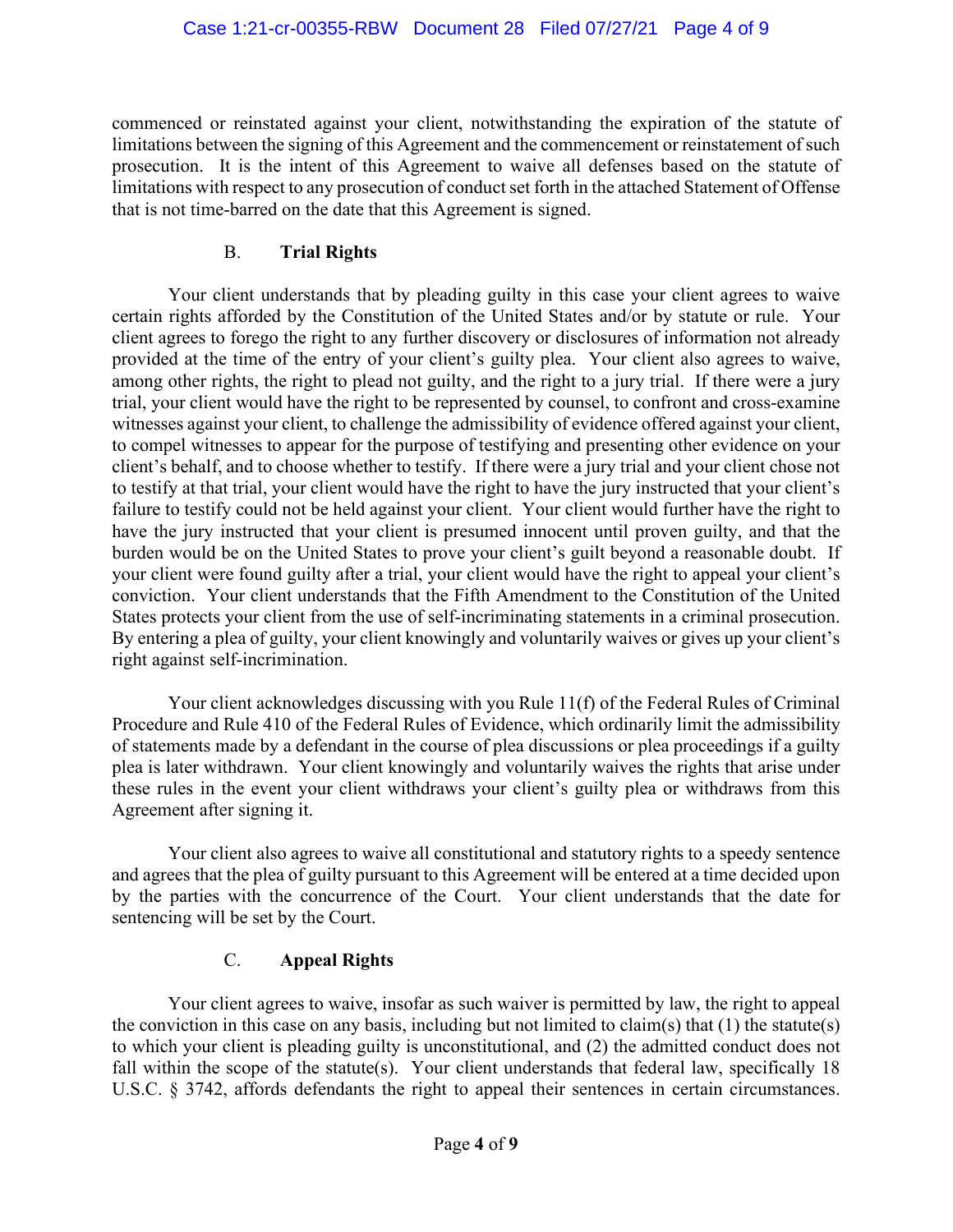Your client also agrees to waive the right to appeal the sentence in this case, including but not limited to any term of imprisonment, fine, forfeiture, award of restitution, term or condition of supervised release, authority of the Court to set conditions of release, and the manner in which the sentence was determined, except to the extent the Court sentences your client above the statutory maximum or guidelines range determined by the Court. In agreeing to this waiver, your client is aware that your client's sentence has yet to be determined by the Court. Realizing the uncertainty in estimating what sentence the Court ultimately will impose, your client knowingly and willingly waives your client's right to appeal the sentence, to the extent noted above, in exchange for the concessions made by the Government in this Agreement. Notwithstanding the above agreement to waive the right to appeal the conviction and sentence, your client retains the right to appeal on the basis of ineffective assistance of counsel, but not to raise on appeal other issues regarding the conviction or sentence.

#### D. **Collateral Attack**

Your client also waives any right to challenge the conviction entered or sentence imposed under this Agreement or otherwise attempt to modify or change the sentence or the manner in which it was determined in any collateral attack, including, but not limited to, a motion brought under 28 U.S.C. § 2255 or Federal Rule of Civil Procedure 60(b), except to the extent such a motion is based on newly discovered evidence or on a claim that your client received ineffective assistance of counsel. Your client reserves the right to file a motion brought under 18 U.S.C. § 3582(c)(2), but agrees to waive the right to appeal the denial of such a motion.

### E. **Hearings by Video Teleconference and/or Teleconference**

Your client agrees to consent, under the CARES Act, Section 15002(b)(4) and otherwise, to hold any proceedings in this matter – specifically including but not limited to presentment, initial appearance, plea hearing, and sentencing – by video teleconference and/or by teleconference and to waive any rights to demand an in-person/in-Court hearing. Your client further agrees to not challenge or contest any findings by the Court that it may properly proceed by video teleconferencing and/or telephone conferencing in this case because, due to the COVID-19 pandemic, an in-person/in-Court hearing cannot be conducted in person without seriously jeopardizing public health and safety and that further there are specific reasons in this case that any such hearing, including a plea or sentencing hearing, cannot be further delayed without serious harm to the interests of justice.

# 10. **Use of Self-Incriminating Information**

The Government and your client agree, that the Government will be free to use against your client for any purpose at the sentencing in this case or in any related criminal or civil proceedings, any self-incriminating information provided by your client pursuant to this Agreement or during the course of debriefings conducted in anticipation of this Agreement, regardless of whether those debriefings were previously covered by an "off the record" agreement by the parties.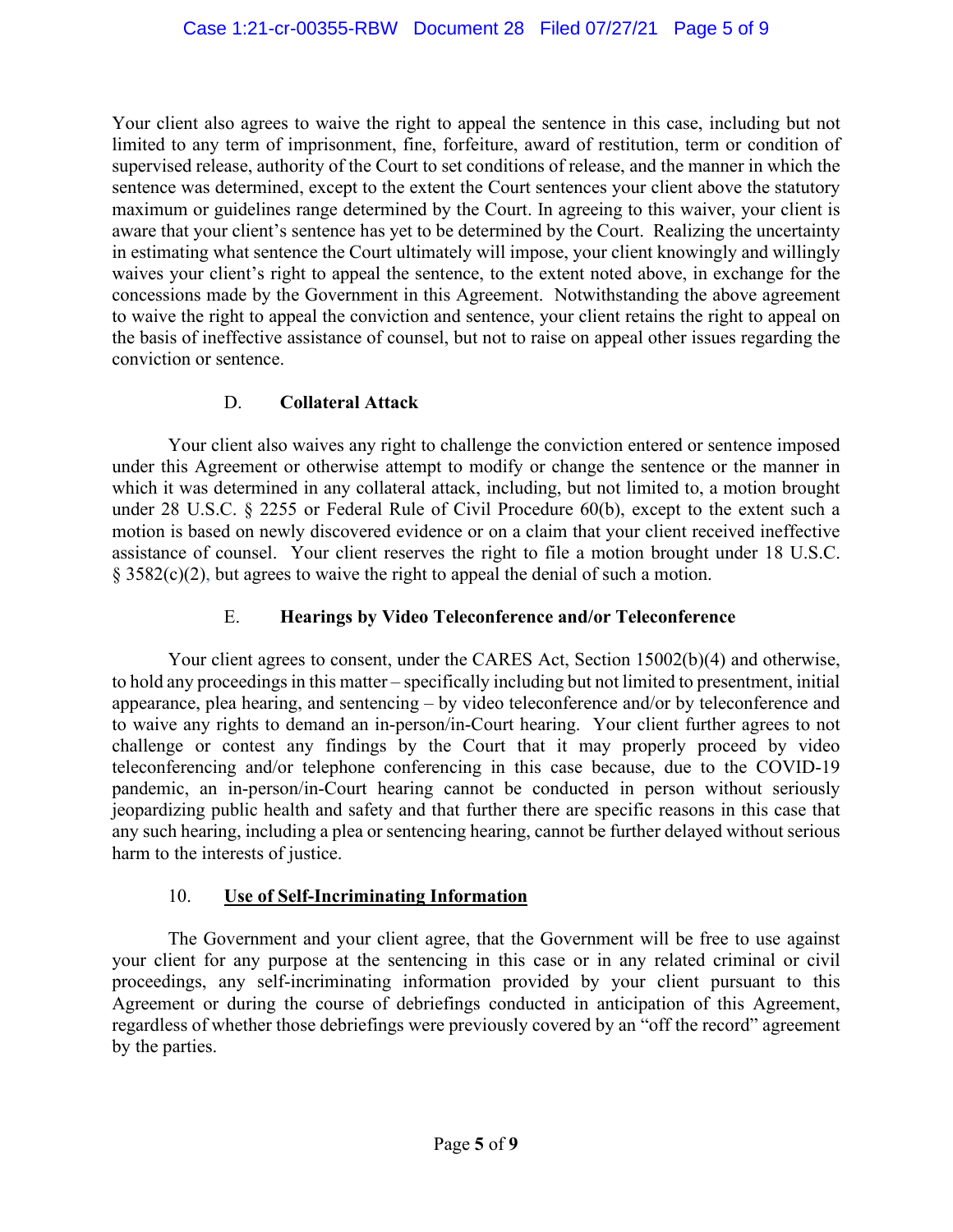### 11. **Restitution**

Your client acknowledges that the riot that occurred on January 6, 2021, caused, as of May 17, 2021, approximately \$1,495,326.55 damage to the United States Capitol. Your client agrees as part of the plea in this matter to pay restitution to the Department of Treasury in the amount of \$500.

Payments of restitution shall be made to the Clerk of the Court. In order to facilitate the collection of financial obligations to be imposed in connection with this prosecution, your client agrees to disclose fully all assets in which your client has any interest or over which your client exercises control, directly or indirectly, including those held by a spouse, nominee or other third party. Your client agrees to submit a completed financial statement on a standard financial disclosure form which has been provided to you with this Agreement to the Financial Litigation Unit of the United States Attorney's Office, as it directs. If you do not receive the disclosure form, your client agrees to request one from usadc.ecfflu@usa.doj.gov. Your client will complete and electronically provide the standard financial disclosure form to usadc.ecfflu@usa.doj.gov 30 days prior to your client's sentencing. Your client agrees to be contacted by the Financial Litigation Unit of the United States Attorney's Office, through defense counsel, to complete a financial statement. Upon review, if there are any follow-up questions, your client agrees to cooperate with the Financial Litigation Unit. Your client promises that the financial statement and disclosures will be complete, accurate and truthful, and understands that any willful falsehood on the financial statement could be prosecuted as a separate crime punishable under 18 U.S.C. § 1001, which carries an additional five years' incarceration and a fine.

Your client expressly authorizes the United States Attorney's Office to obtain a credit report on your client in order to evaluate your client's ability to satisfy any financial obligations imposed by the Court or agreed to herein.

Your client understands and agrees that the restitution or fines imposed by the Court will be due and payable immediately and subject to immediate enforcement by the United States. If the Court imposes a schedule of payments, your client understands that the schedule of payments is merely a minimum schedule of payments and will not be the only method, nor a limitation on the methods, available to the United States to enforce the criminal judgment, including without limitation by administrative offset. If your client is sentenced to a term of imprisonment by the Court, your client agrees to participate in the Bureau of Prisons' Inmate Financial Responsibility Program, regardless of whether the Court specifically imposes a schedule of payments.

Your client certifies that your client has made no transfer of assets in contemplation of this prosecution for the purpose of evading or defeating financial obligations that are created by this Agreement and/or that may be imposed by the Court. In addition, your client promises to make no such transfers in the future until your client has fulfilled the financial obligations under this Agreement.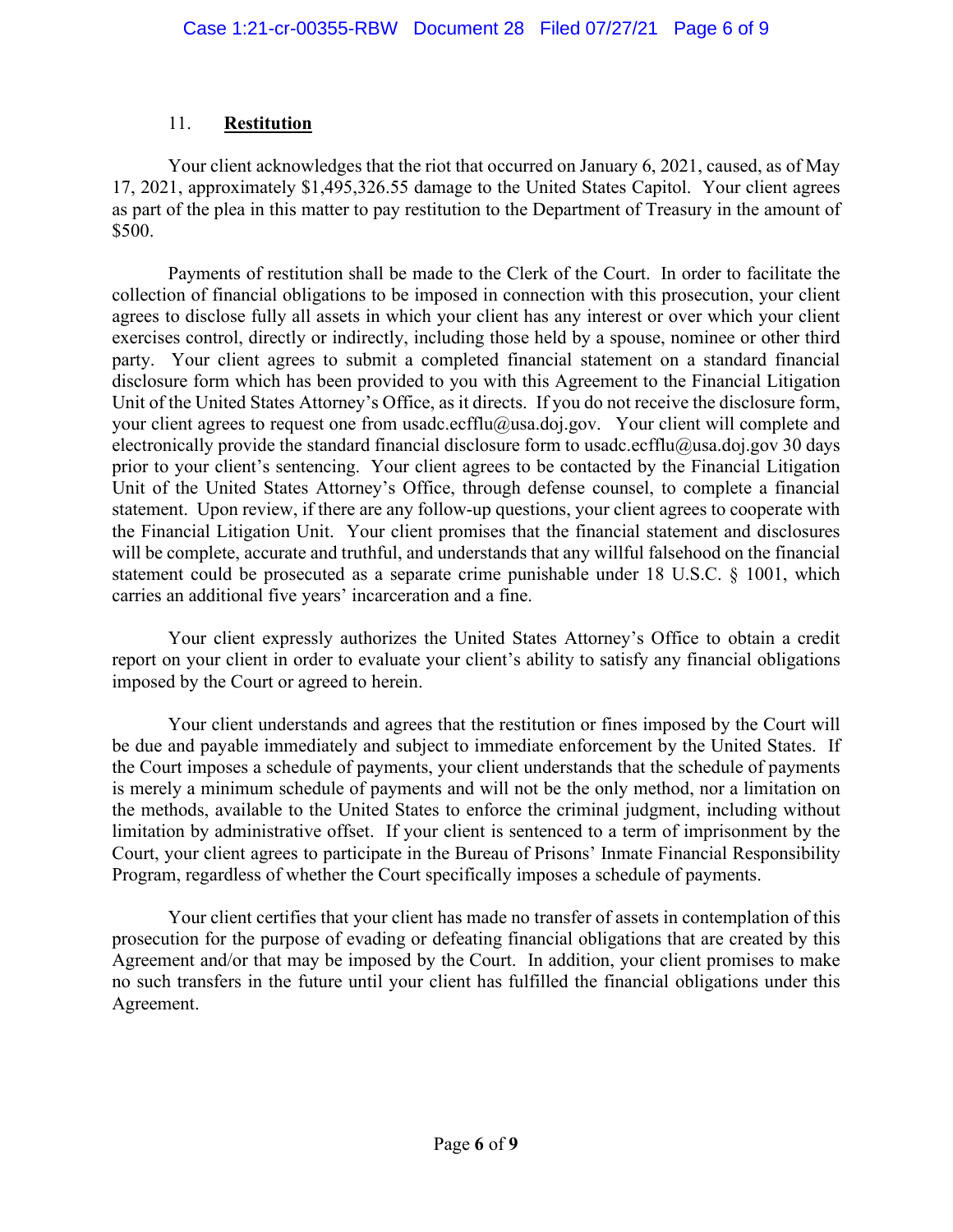### 12. **Breach of Agreement**

Your client understands and agrees that, if after entering this Agreement, your client fails specifically to perform or to fulfill completely each and every one of your client's obligations under this Agreement, or engages in any criminal activity prior to sentencing, your client will have breached this Agreement. In the event of such a breach: (a) the Government will be free from its obligations under this Agreement; (b) your client will not have the right to withdraw the guilty plea; (c) your client will be fully subject to criminal prosecution for any other crimes, including perjury and obstruction of justice; and (d) the Government will be free to use against your client, directly and indirectly, in any criminal or civil proceeding, all statements made by your client and any of the information or materials provided by your client, including such statements, information and materials provided pursuant to this Agreement or during the course of any debriefings conducted in anticipation of, or after entry of, this Agreement, whether or not the debriefings were previously characterized as "off-the-record" debriefings, and including your client's statements made during proceedings before the Court pursuant to Rule 11 of the Federal Rules of Criminal Procedure.

Your client understands and agrees that the Government shall be required to prove a breach of this Agreement only by a preponderance of the evidence, except where such breach is based on a violation of federal, state, or local criminal law, which the Government need prove only by probable cause in order to establish a breach of this Agreement.

Nothing in this Agreement shall be construed to permit your client to commit perjury, to make false statements or declarations, to obstruct justice, or to protect your client from prosecution for any crimes not included within this Agreement or committed by your client after the execution of this Agreement. Your client understands and agrees that the Government reserves the right to prosecute your client for any such offenses. Your client further understands that any perjury, false statements or declarations, or obstruction of justice relating to your client's obligations under this Agreement shall constitute a breach of this Agreement. In the event of such a breach, your client will not be allowed to withdraw your client's guilty plea.

# 13. **Complete Agreement**

No agreements, promises, understandings, or representations have been made by the parties or their counsel other than those contained in writing herein, nor will any such agreements, promises, understandings, or representations be made unless committed to writing and signed by your client, defense counsel, and an Assistant United States Attorney for the District of Columbia.

Your client further understands that this Agreement is binding only upon the Criminal and Superior Court Divisions of the United States Attorney's Office for the District of Columbia. This Agreement does not bind the Civil Division of this Office or any other United States Attorney's Office, nor does it bind any other state, local, or federal prosecutor. It also does not bar or compromise any civil, tax, or administrative claim pending or that may be made against your client.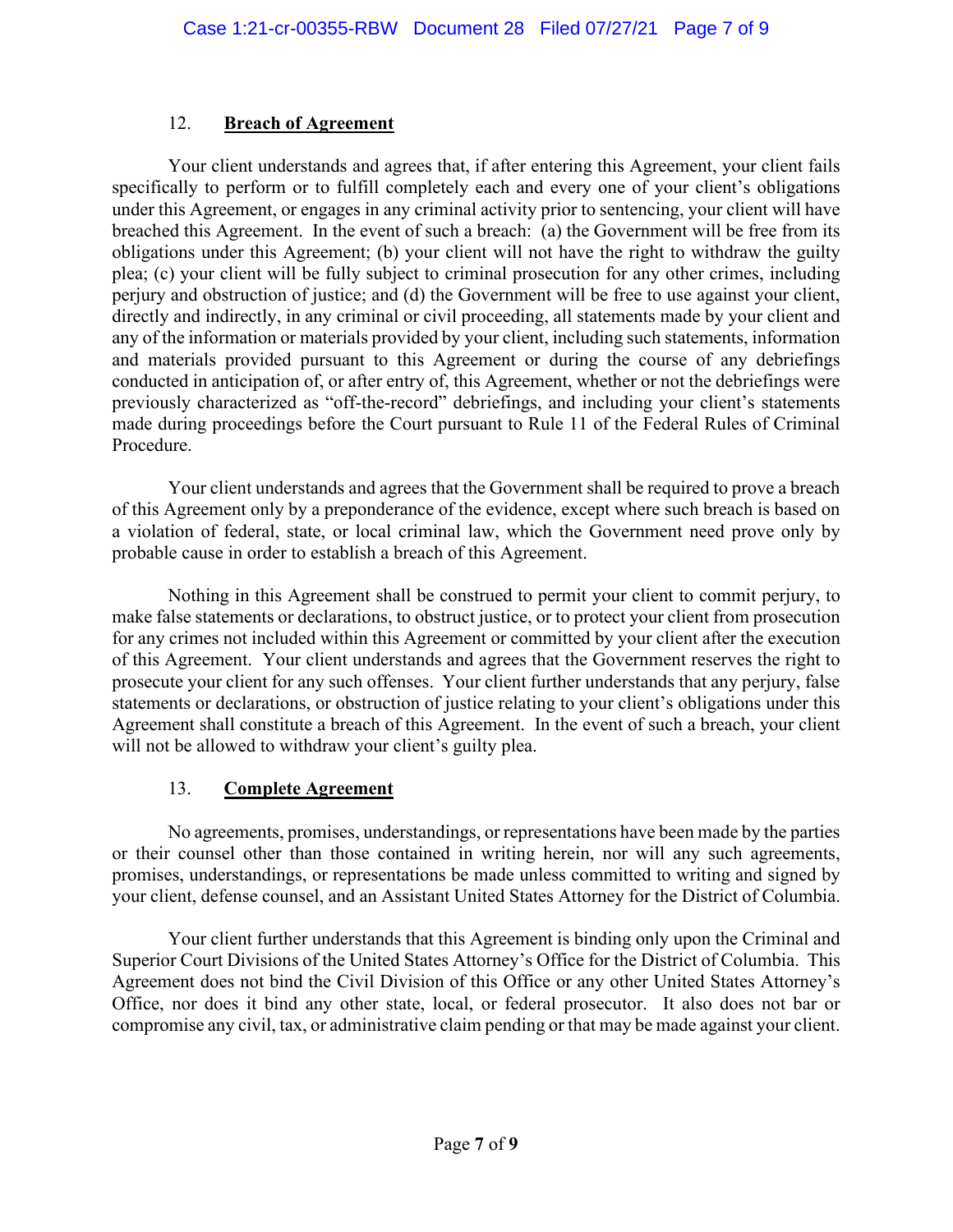#### Case 1:21-cr-00355-RBW Document 28 Filed 07/27/21 Page 8 of 9

If the foregoing terms and conditions are satisfactory, your client may so indicate by signing this Agreement and the Statement of Offense, and returning both to me no later than **July 22, 2021.**

Sincerely yours,

Chaning DPhillips (Rir H

Channing D. Phillips Acting United States Attorney

 $By:$  Mary &

Mary L. **Dohrmann** Assistant United States Attorney